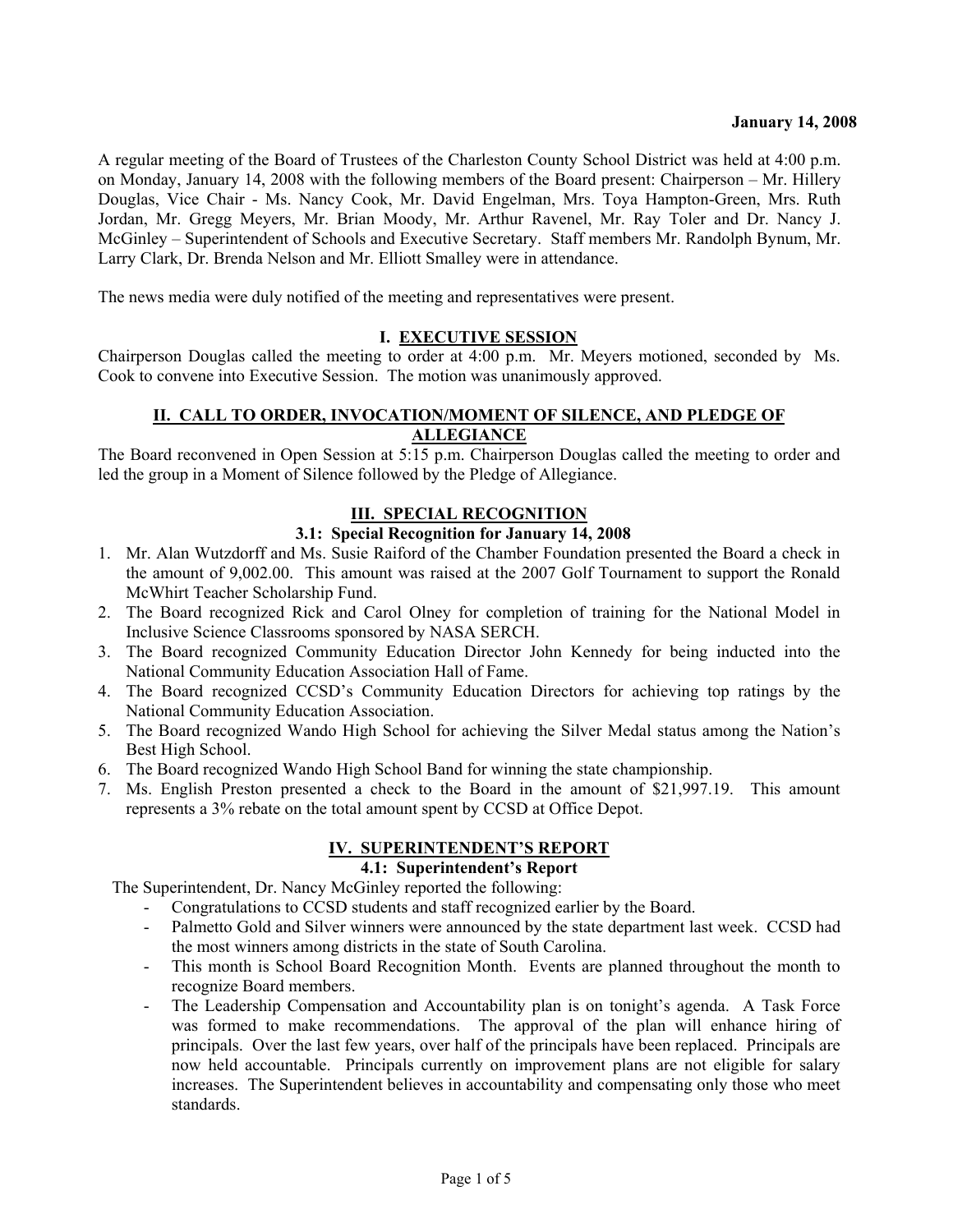- The Board received information on the Rivers Building at the last Board workshop. It has been determined by engineers that the building does not meet earthquake standards and requires seismic upgrading at \$24 million. This amount exceeds the \$10.8 million allocated to renovate the building. Staff is currently moving forward with environmental efforts to remove asbestos and lead paint from the facility and working with construction managers to develop a cost estimate to rebuild since the total expense of seismic repair and renovation is so high. The Charter School for Math and Science has requested space on the Rivers campus to place mobile units beginning in the 2008-2009 school year. The Chief Operating Officer, and Mr. Bill Lewis is currently negotiating a Memorandum of Understanding with the charter group to address this request.
- School Choice was presented to the Board in December 2007. Since that time, multiple community meetings with internal and external audiences were held and copies of the proposal were circulated to community, faith-based, business and parent leaders. All parents want school choice. By enhancing choice, an idea that is quickly growing locally and nationally, the district will boost the quality and improvement of schools district-wide. School Choice is on tonight's agenda. The Board is encouraged to approve the proposal to allow staff to implement a choice plan that will reflect the needs and interest of neighborhood communities.
- Dr. McGinley also commended students from Ashley River Creative Arts who performed at Mayor Riley's Inauguration.

At this time, staff responded to comments and questions from individual Board members as follows:

- Mr. Meyers said the state's decision on the Charleston Math and Science Charter affected his thoughts about district obligations. He suggested the board disconnect diversity from the rent issue.
- Ms. Cook concurred with Mr. Meyers thoughts on the Charleston Math and Science Charter rent issue and questioned spending of district funds to remove asbestos and lead paint, if a new facility is being considered. Mr. Lewis responded that it's required by law, even if a building is demolished. The kitchen which is separate from the building will be ready for use at the start of the 2008-09 school year. The Memorandum of Agreement for the Charleston Math and Science Charter should be completed in approximately two weeks.
- Mr. Ravenel pointed out that diversity is a requirement in the charter law, so it shouldn't be an issue in the Memorandum of Agreement for the Charleston Math and Science Charter.
- Mr. Douglas questioned the cost to repair the cafeteria at the Rivers site and mentioned that three other schools in the district also require seismic upgrades. He also questioned the best use of the \$10.5 million allocated for renovations at the Rivers site. Mr. Lewis shared Mr. Dougherty's strategy to do an advance design. Mr. Douglas reiterated that 10 other charters have been applied for in the district and questioned if additional funding would be provided by the state. Mr. Douglas went on to say how the district treats one charter will set the stage for others charter schools. Sea Island YouthBuild charter may be revoked because they have no space. Mr. Ravenel suggested excess capacity at existing schools be used to address charter facility needs. Mr. Ravenel also suggested some schools be combined to address space issues or that Sea Island YouthBuild be housed in an under-utilized school on Johns Island. He reminded everyone that Senator McConnell and Representative Campsen introduced Act 189 and how important it is to obey the law. Mrs. Green pointed out the issue is there are two conflicting laws—Act 189 and a statute that gives the board charge over district facilities.

# **V. VISITORS, PUBLIC COMMUNICATIONS 5.1: Visitors, Public Communications**

1. Mayor Joseph Riley addressed the board in support of the School Choice proposal. He commended the Superintendent for presenting the idea and urged the Board to endorse the plan.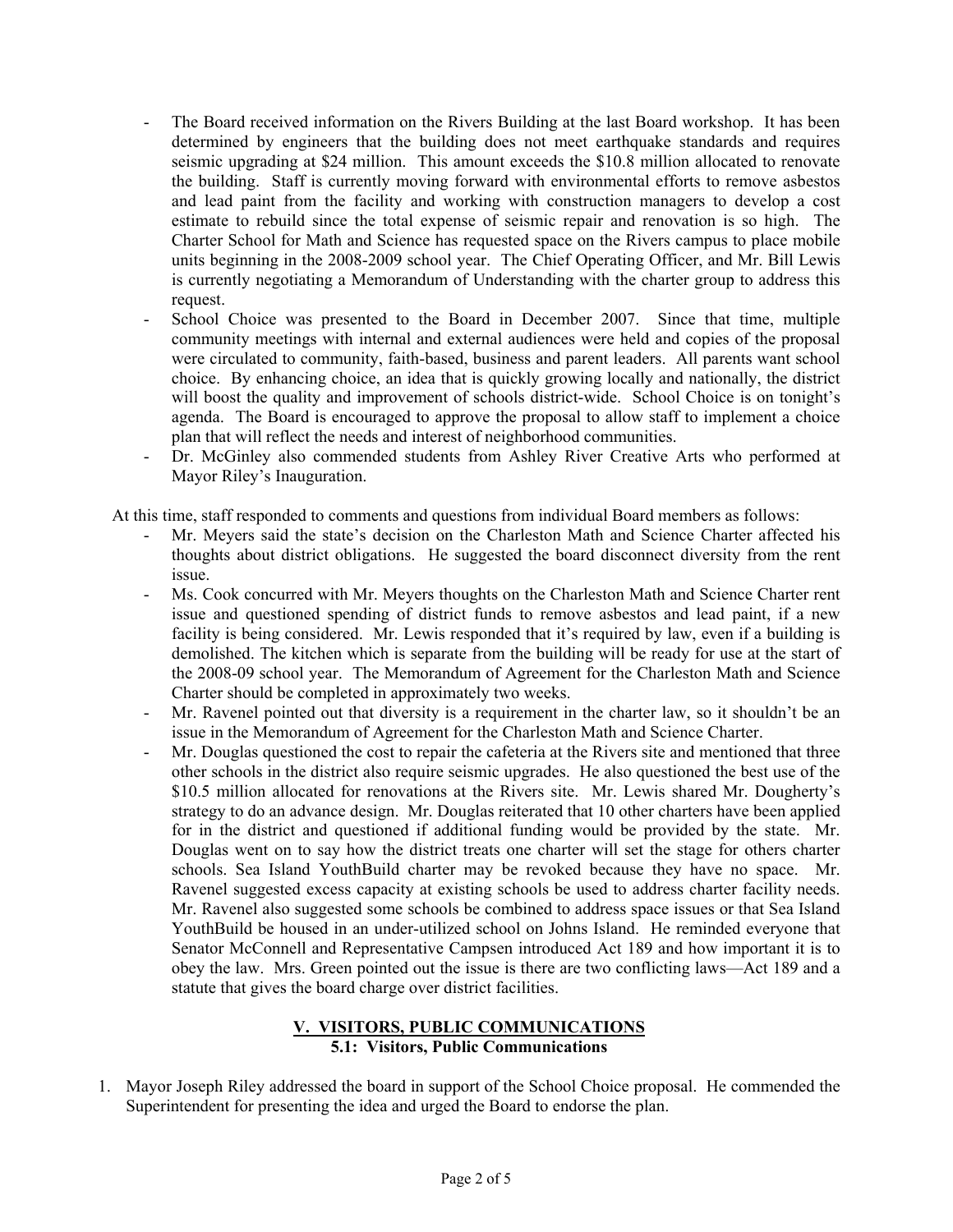- 2. Dr. Fran Welch, College of Charleston Dean of Education, Heath and Human Services, addressed the Board in support of the proposed School Choice Proposal.
- 3. Dr. Terry Petersen, Senior Counselor at the College of Charleston addressed the Board in support of the School Choice proposal. He feels the proposal can expand learning at community schools. Dr. Petersen urged the Board to move forward cautiously in funding the proposal.
- 4. Mr. Brad Davis of Rick Hendrick Imports addressed the Board in support of the Leadership Compensation and Accountability Plan. He urged the Board to support the plan.
- 5. Mr. Jon Butzon of the Charleston Education Network addressed the Board in support the proposed Leadership Compensation & Accountability plan.

#### **VI. APPROVAL OF MINUTES/EXECUTIVE SESSION AGENDA ITEMS 6.1: Open and Executive Session Minutes of December 10, 2007**

Mr. Meyers motioned, seconded by Mr. Moody approval of minutes of December 10, 2007. The motion was approved 9-0.

# **6.2: Motions of Executive Session of January 14, 2008**

The Board acted on the following Executive Session Agenda items as follows:

- **1.1: Contractual Matter** The Board approved a motion to transition Murray Hill Academy back to the district for the 2008-2009 school year. The motion was approved 9-0.
- **1.2: Student Transfer Appeal** The Board approved a student transfer appeal for the 2008-2009 school year. The motion was approved 9-0.
- **1.3: Student Expulsion Appeal** The Board approved a motion to overturn the Constituent Board's decision and directed staff to place student at another school and continue counseling. The motion was approved 8-1 (Engelman opposed).
- **1.4: Student Appeals St. Andrews Elementary School (6)** The Board approved a motion allowing all six students to stay at St. Andrews Elementary for the remainder of the 2007-2008 school year. The motion was approved 8-1 (Cook opposed).

### **1.5: Property Matters (2)**

- **A. Laing Middle School Land** The Board approved a motion authorizing staff to proceed with purchasing three tracts of land adjacent to Jennie Moore Elementary. The motion was approved 9-0.
- **B. Land Option** The Board approved a motion authorizing staff to proceed with the purchasing of approximately 5 acres in Mount Pleasant near Wando High. The motion was approved 9-0.
- **1.6: RFP P7040 Legal Re-bid** No action was taken.
- **1.7: Personnel Matter** The Board received information on a personnel matter. No action was taken.

### **6.3: Financial Minutes of December 10, 2007**

Mr. Meyers motioned, seconded by Mr. Meyers to approve the Financial Minutes of December 10 2007. The motion was approved 9-0.

# **VII: MANAGEMENT REPORTS**

**7.1: South Carolina School Boards Insurance Trust (Property and Casualty Insurance)**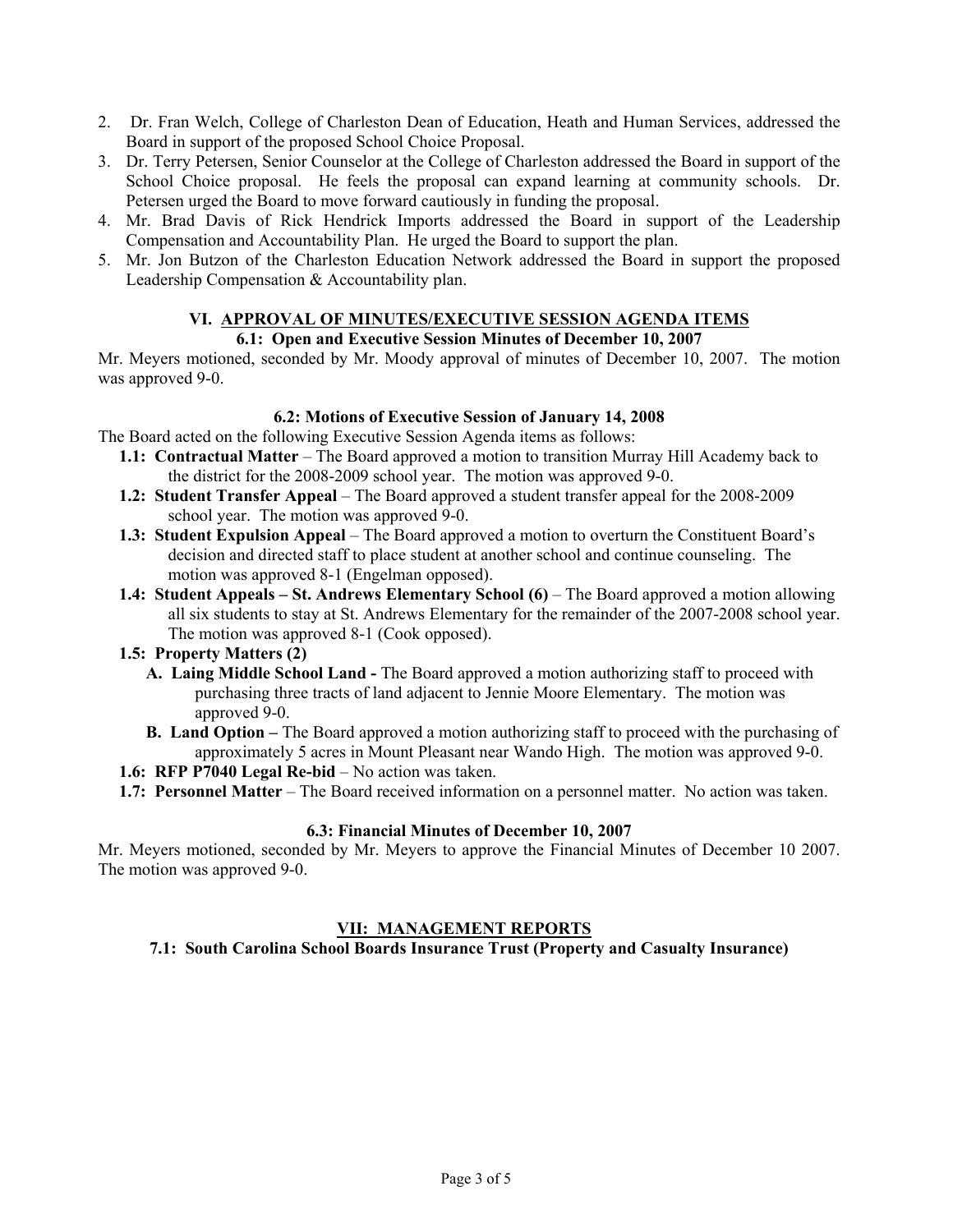## **VIII: CHARLESTON PLAN FOR EXCELLENCE**

There was no Charleston Plan for Excellence update on this agenda.

# **IX**. **POTENTIAL CONSENT AGENDA ITEMS**

# **9.1: Leadership Compensation & Accountability Plan - Approved**

*A recommendation to approve the release of budgeted dollars for the second phase of external market adjustments for administrative employees (school based and non-school based) meeting performance expectations (excludes employees on improvement plans) and acceptance of the accountability plan. The estimated annual impact is \$355,020. Funds have been budgeted, increases would be retroactive to the beginning of the school year or the date of employment contract was signed. The increases impact approximately 306 employees.* 

Mrs. Green motioned, seconded by Mr. Meyers to approve the recommendation for the Leadership Compensation & Accountability Plan outlined above. The motion was approved 7-2 (Cook and Engleman).

Ms. Cook noted for the record that her vote was based on the fact of some schools being under-funded.

### *9.2: School Choice – Approved*

*A recommendation from staff for School Choice therefore authorizing the Superintendent to issue a call for proposals to establish Neighborhood Planning Teams and offer planning grants in February 2008. Beginning in August 2009, CCSD will offer an expanded portfolio of school options to parents. Schools*  will serve neighborhood children and become "partial magnets" with enrollment open beyond the zone. *The budget impact follows:* 

*Year One (February 2008 – September 2008) NPT Grants (10 x \$6,000) = \$60,000 Funding Source: Title V Grant* 

*Year Two (FY2010)* 

*Approved "partial magnet" schools will receive up to two additional FTEs and \$40,000 - \$50,000 startup funding to launch changes. These funds will be a part of the FY2010 budget.* 

Mrs. Green motioned, seconded by Mr. Moody to approve the recommendation for School Choice outlined above. The motion was approved 7-1 (Engelman opposed).

Note: Mrs. Jordan left the meeting at 8:45 p.m., therefore she did not vote on agenda item 9.2 which was pulled for discussion purposes.

#### **9.3: First Reading - Policies GBEBC – Gifts and Solicitations, SIC School Improvement Council, GBEBD –Acceptable Use of Technology and JFAB – Non-resident Students - Policy Committee**

*A Board Policy Committee recommendation for approval of first reading of the policies listed above, at no cost to the district.* 

Mr. Moody motioned, seconded by Ms. Cook to approve the first reading of policies GBEBC – Gifts and Solicitations, SIC School Improvement Council, GBEBD –Acceptable Use of Technology and JFAB – Non-resident Students. The motion was approved 9-0.